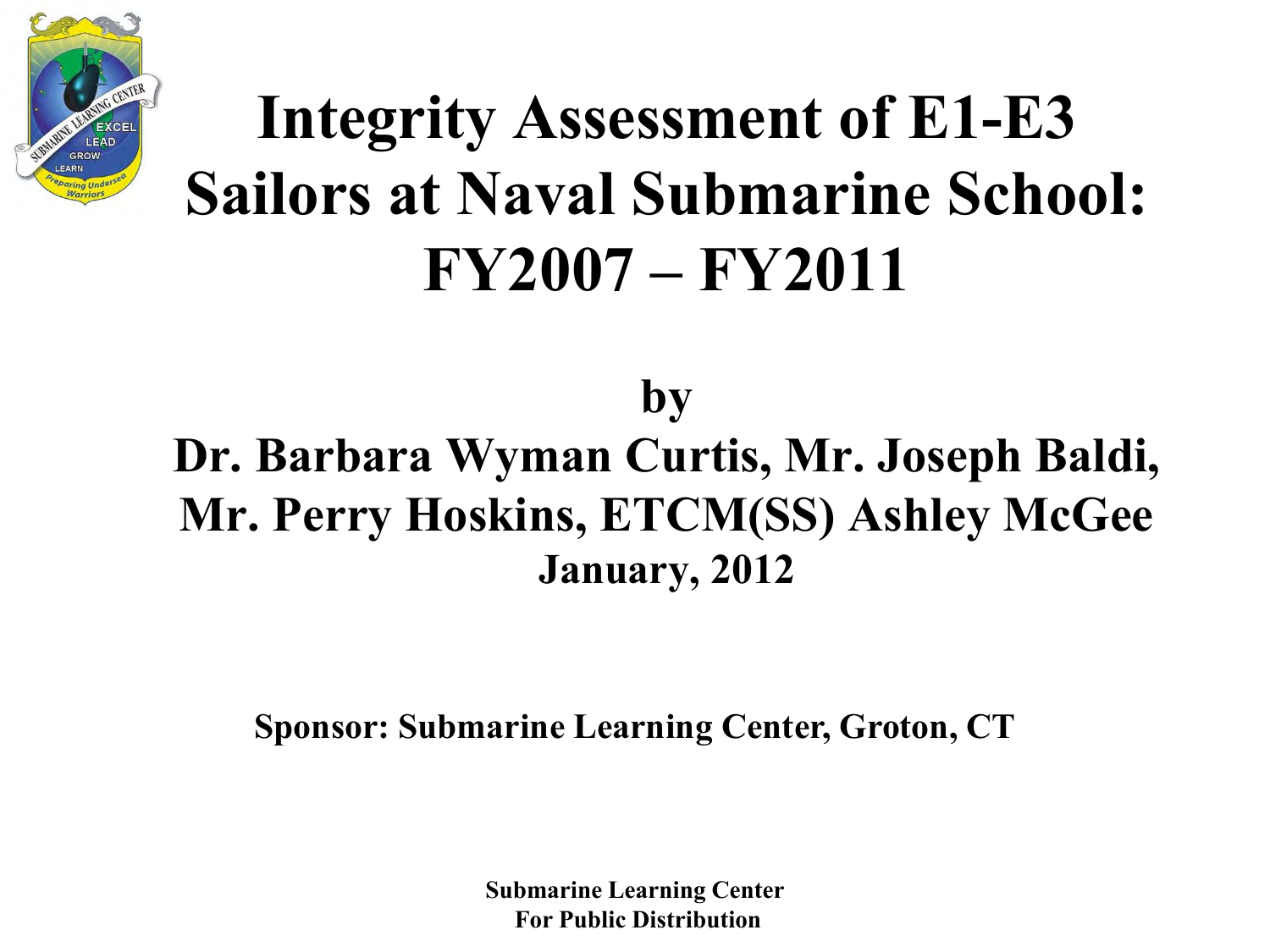| <b>Report Documentation Page</b>                                                                                                                                                                                                                                                                                                                                                                                                                                                                                                                                                                                                                                                                                                                                                                                                                                   |                                                     |                                           |                                                   |                                                     | Form Approved<br>OMB No. 0704-0188                 |  |  |
|--------------------------------------------------------------------------------------------------------------------------------------------------------------------------------------------------------------------------------------------------------------------------------------------------------------------------------------------------------------------------------------------------------------------------------------------------------------------------------------------------------------------------------------------------------------------------------------------------------------------------------------------------------------------------------------------------------------------------------------------------------------------------------------------------------------------------------------------------------------------|-----------------------------------------------------|-------------------------------------------|---------------------------------------------------|-----------------------------------------------------|----------------------------------------------------|--|--|
| Public reporting burden for the collection of information is estimated to average 1 hour per response, including the time for reviewing instructions, searching existing data sources, gathering and<br>maintaining the data needed, and completing and reviewing the collection of information. Send comments regarding this burden estimate or any other aspect of this collection of information,<br>including suggestions for reducing this burden, to Washington Headquarters Services, Directorate for Information Operations and Reports, 1215 Jefferson Davis Highway, Suite 1204, Arlington<br>VA 22202-4302. Respondents should be aware that notwithstanding any other provision of law, no person shall be subject to a penalty for failing to comply with a collection of information if it<br>does not display a currently valid OMB control number. |                                                     |                                           |                                                   |                                                     |                                                    |  |  |
| 1. REPORT DATE<br><b>JAN 2012</b>                                                                                                                                                                                                                                                                                                                                                                                                                                                                                                                                                                                                                                                                                                                                                                                                                                  |                                                     | 2. REPORT TYPE                            |                                                   | <b>3. DATES COVERED</b><br>00-00-2012 to 00-00-2012 |                                                    |  |  |
| <b>4. TITLE AND SUBTITLE</b>                                                                                                                                                                                                                                                                                                                                                                                                                                                                                                                                                                                                                                                                                                                                                                                                                                       |                                                     | 5a. CONTRACT NUMBER                       |                                                   |                                                     |                                                    |  |  |
| <b>Integrity Assessment Of E1-E3 Sailors At Naval Submarine School:</b><br>FY2007-FY2011                                                                                                                                                                                                                                                                                                                                                                                                                                                                                                                                                                                                                                                                                                                                                                           |                                                     |                                           |                                                   |                                                     | <b>5b. GRANT NUMBER</b>                            |  |  |
|                                                                                                                                                                                                                                                                                                                                                                                                                                                                                                                                                                                                                                                                                                                                                                                                                                                                    |                                                     |                                           |                                                   |                                                     | 5c. PROGRAM ELEMENT NUMBER                         |  |  |
| 6. AUTHOR(S)                                                                                                                                                                                                                                                                                                                                                                                                                                                                                                                                                                                                                                                                                                                                                                                                                                                       |                                                     |                                           |                                                   |                                                     | <b>5d. PROJECT NUMBER</b>                          |  |  |
|                                                                                                                                                                                                                                                                                                                                                                                                                                                                                                                                                                                                                                                                                                                                                                                                                                                                    |                                                     |                                           |                                                   |                                                     | 5e. TASK NUMBER                                    |  |  |
|                                                                                                                                                                                                                                                                                                                                                                                                                                                                                                                                                                                                                                                                                                                                                                                                                                                                    |                                                     |                                           |                                                   |                                                     | 5f. WORK UNIT NUMBER                               |  |  |
| 7. PERFORMING ORGANIZATION NAME(S) AND ADDRESS(ES)<br><b>Submarine Learning Center, Groton, CT, 06349</b>                                                                                                                                                                                                                                                                                                                                                                                                                                                                                                                                                                                                                                                                                                                                                          |                                                     |                                           |                                                   |                                                     | 8. PERFORMING ORGANIZATION<br><b>REPORT NUMBER</b> |  |  |
| 9. SPONSORING/MONITORING AGENCY NAME(S) AND ADDRESS(ES)                                                                                                                                                                                                                                                                                                                                                                                                                                                                                                                                                                                                                                                                                                                                                                                                            |                                                     |                                           |                                                   |                                                     | 10. SPONSOR/MONITOR'S ACRONYM(S)                   |  |  |
|                                                                                                                                                                                                                                                                                                                                                                                                                                                                                                                                                                                                                                                                                                                                                                                                                                                                    |                                                     | 11. SPONSOR/MONITOR'S REPORT<br>NUMBER(S) |                                                   |                                                     |                                                    |  |  |
| 12. DISTRIBUTION/AVAILABILITY STATEMENT                                                                                                                                                                                                                                                                                                                                                                                                                                                                                                                                                                                                                                                                                                                                                                                                                            | Approved for public release; distribution unlimited |                                           |                                                   |                                                     |                                                    |  |  |
| 13. SUPPLEMENTARY NOTES                                                                                                                                                                                                                                                                                                                                                                                                                                                                                                                                                                                                                                                                                                                                                                                                                                            |                                                     |                                           |                                                   |                                                     |                                                    |  |  |
| 14. ABSTRACT                                                                                                                                                                                                                                                                                                                                                                                                                                                                                                                                                                                                                                                                                                                                                                                                                                                       |                                                     |                                           |                                                   |                                                     |                                                    |  |  |
| <b>15. SUBJECT TERMS</b>                                                                                                                                                                                                                                                                                                                                                                                                                                                                                                                                                                                                                                                                                                                                                                                                                                           |                                                     |                                           |                                                   |                                                     |                                                    |  |  |
| 16. SECURITY CLASSIFICATION OF:                                                                                                                                                                                                                                                                                                                                                                                                                                                                                                                                                                                                                                                                                                                                                                                                                                    | 17. LIMITATION OF                                   | 18. NUMBER                                | 19a. NAME OF                                      |                                                     |                                                    |  |  |
| a. REPORT<br>unclassified                                                                                                                                                                                                                                                                                                                                                                                                                                                                                                                                                                                                                                                                                                                                                                                                                                          | b. ABSTRACT<br>unclassified                         | c. THIS PAGE<br>unclassified              | <b>ABSTRACT</b><br>Same as<br><b>Report (SAR)</b> | OF PAGES<br>18                                      | <b>RESPONSIBLE PERSON</b>                          |  |  |

**Standard Form 298 (Rev. 8-98)**<br>Prescribed by ANSI Std Z39-18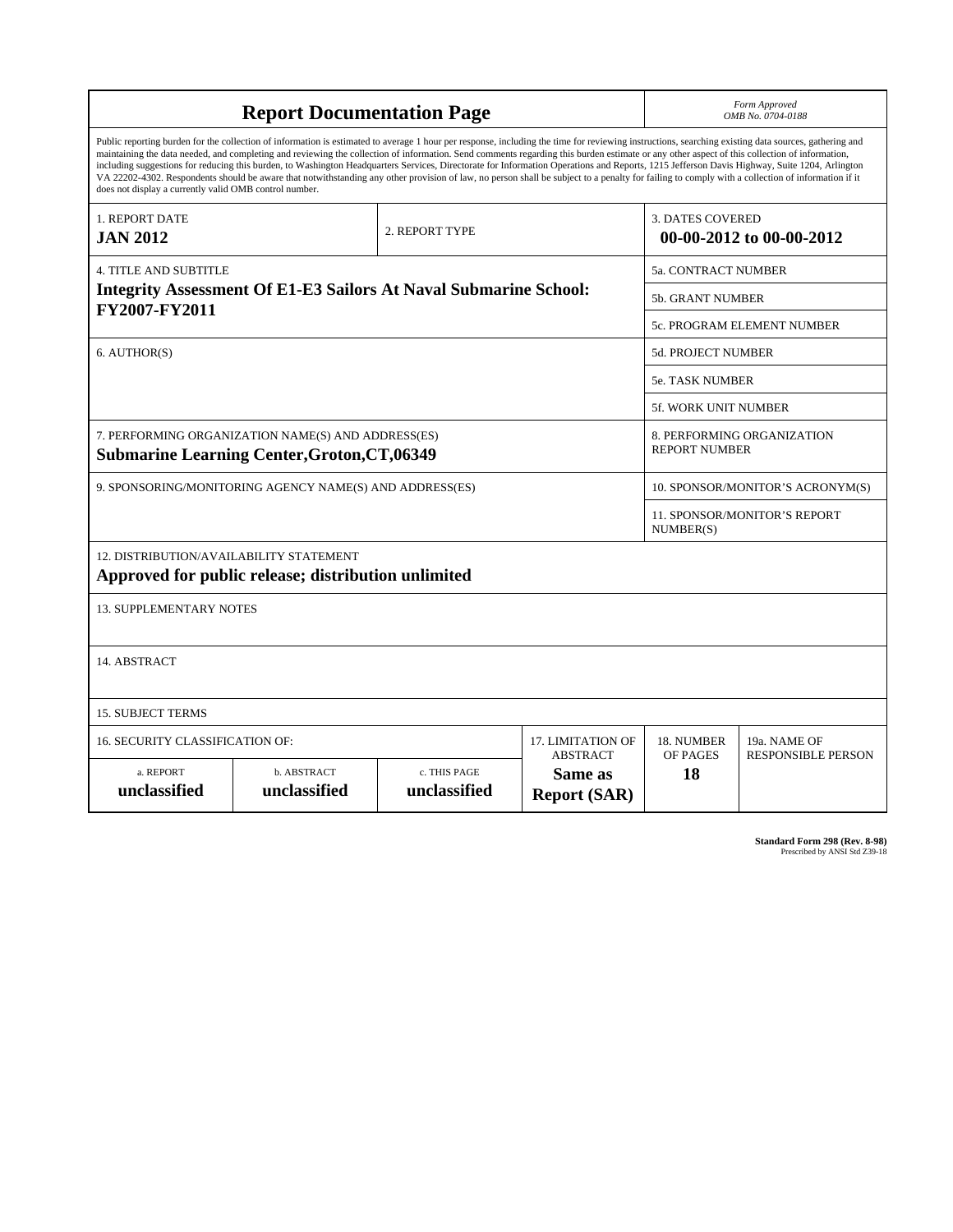

#### **Summary**

- **Beginning SEP 2008, an Accession Integrity Training module has been taught to new accession Sailors prior to Basic Enlisted Submarine School (BESS) A-060-0011. In OCT 2010, the module was re-named Watchstanding Integrity Training in OCT 2010 to reflect the inclusion of case studies from the Hartford collision.**
- **Analysis indicates improvements in ethical behavior using Non-judicial Punishment (NJP) data from Navy Submarine School (NSS) as a metric reflecting the NSS environment in FY2009, FY2010, and FY2011.**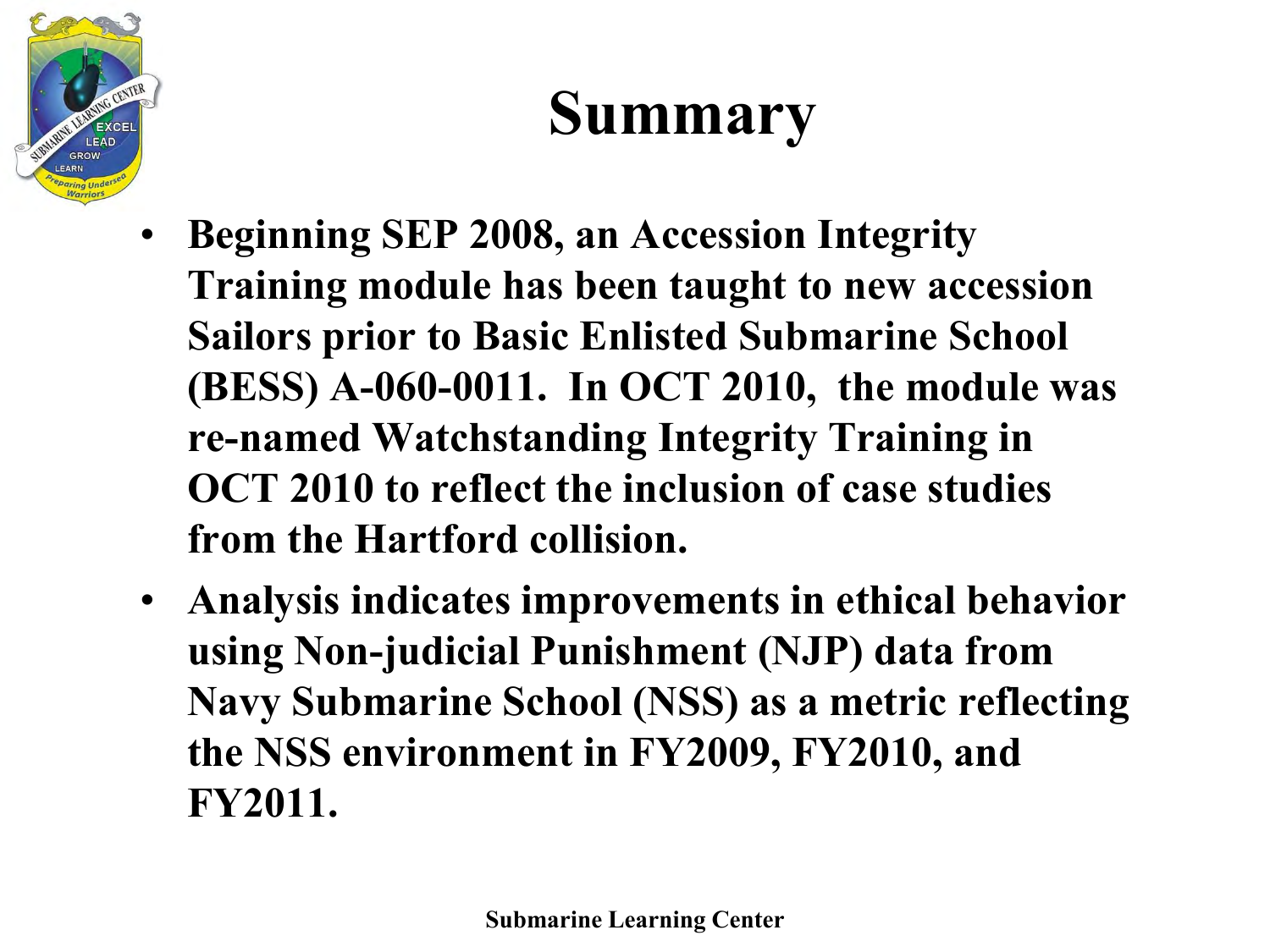

## **Background**

 **Due to integrity issue concerns throughout the fleet, the Submarine Learning Center (SLC) developed training to enhance integrity, the Navy Core Values and ethical behavior:** 

- **Integrity training taught during indoctrination week prior to BESS since SEP 2008. The Accession Integrity Training module has been taught to new accession Sailors prior to Basic Enlisted Submarine School (BESS) A-060-0011.**
- **Integrity module instruction consisting of scenario-based case studies are also presented in learning continuum courses. The cases are given as homework and discussed in class the next day. The courses and their schedule are listed in the Note Section below.**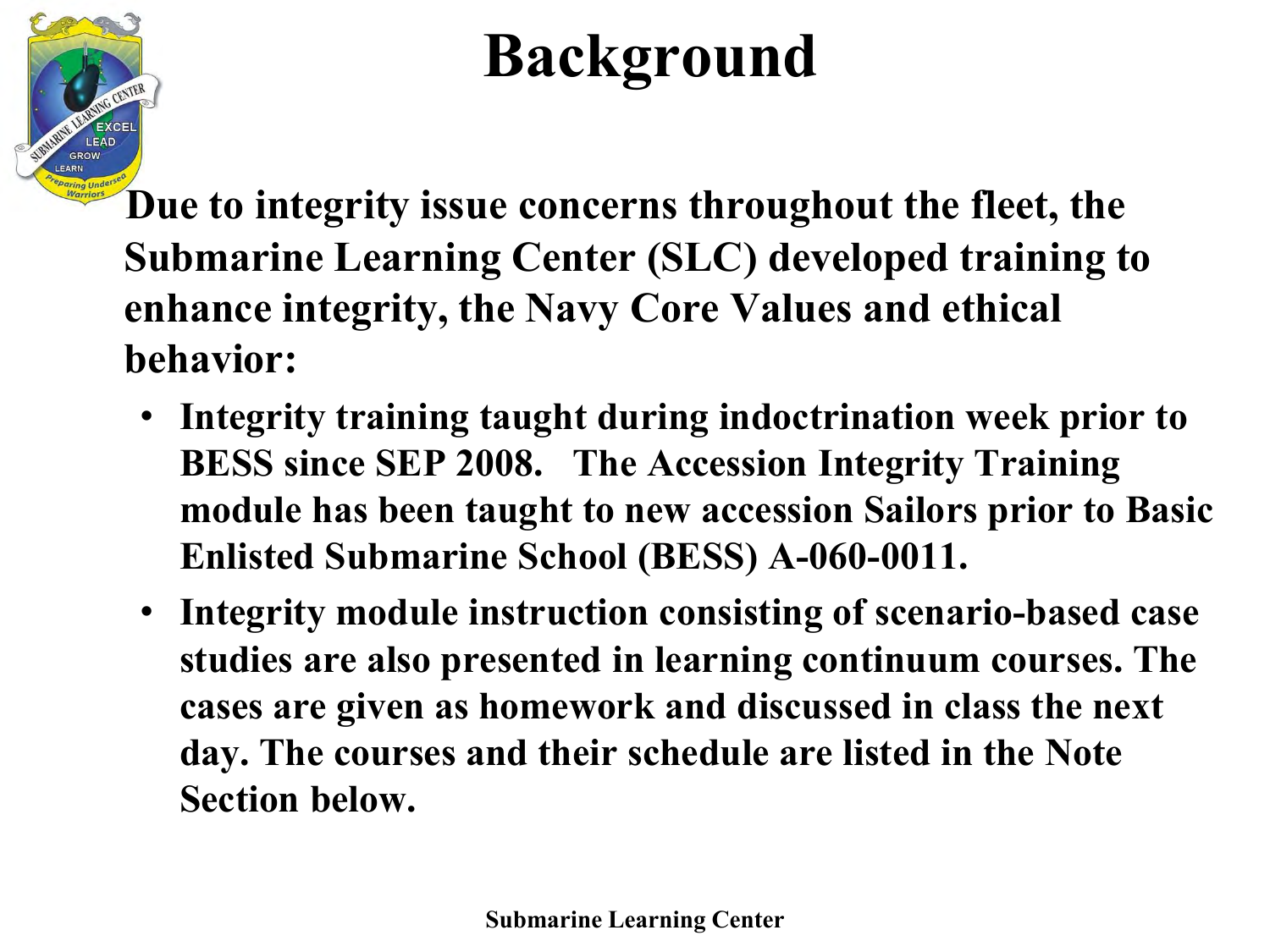

#### **Watchstanding Accession Integrity Training Module**

- **Consists of discussions incorporating relevant integrity vignettes; added case studies and audio from the Hartford collision**
- **Objectives include knowing the meaning of integrity within the Navy environment and determining correct course of action when confronting integrity challenges**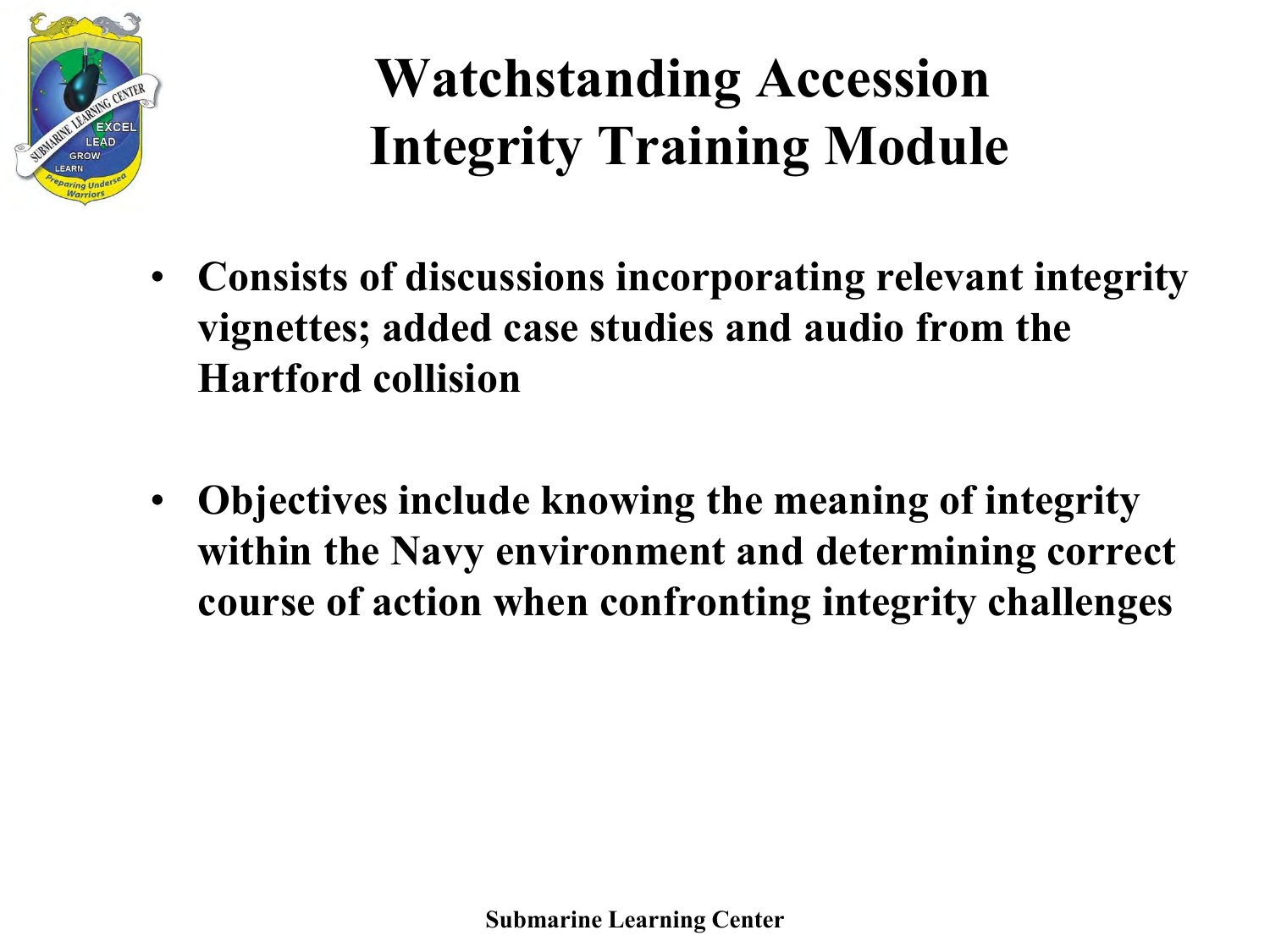

# **Definition of Integrity Taught**

- **1) Absolute honesty, trustworthiness and reliability in submarine training, qualifications, operations and maintenance.**
- **2) Demonstrating the moral courage to accept responsibility for one's actions.**
- **3) Placing responsibility to the nation and Navy ahead of loyalty to individuals. The case studies are related to the student's current Navy environment, e.g. extra day of leave and says the flight was cancelled, proper watch standing. In addition, discussion on "What do you do? " if you see your buddy cheating on an exam or logging security rounds when you know he didn't do them.**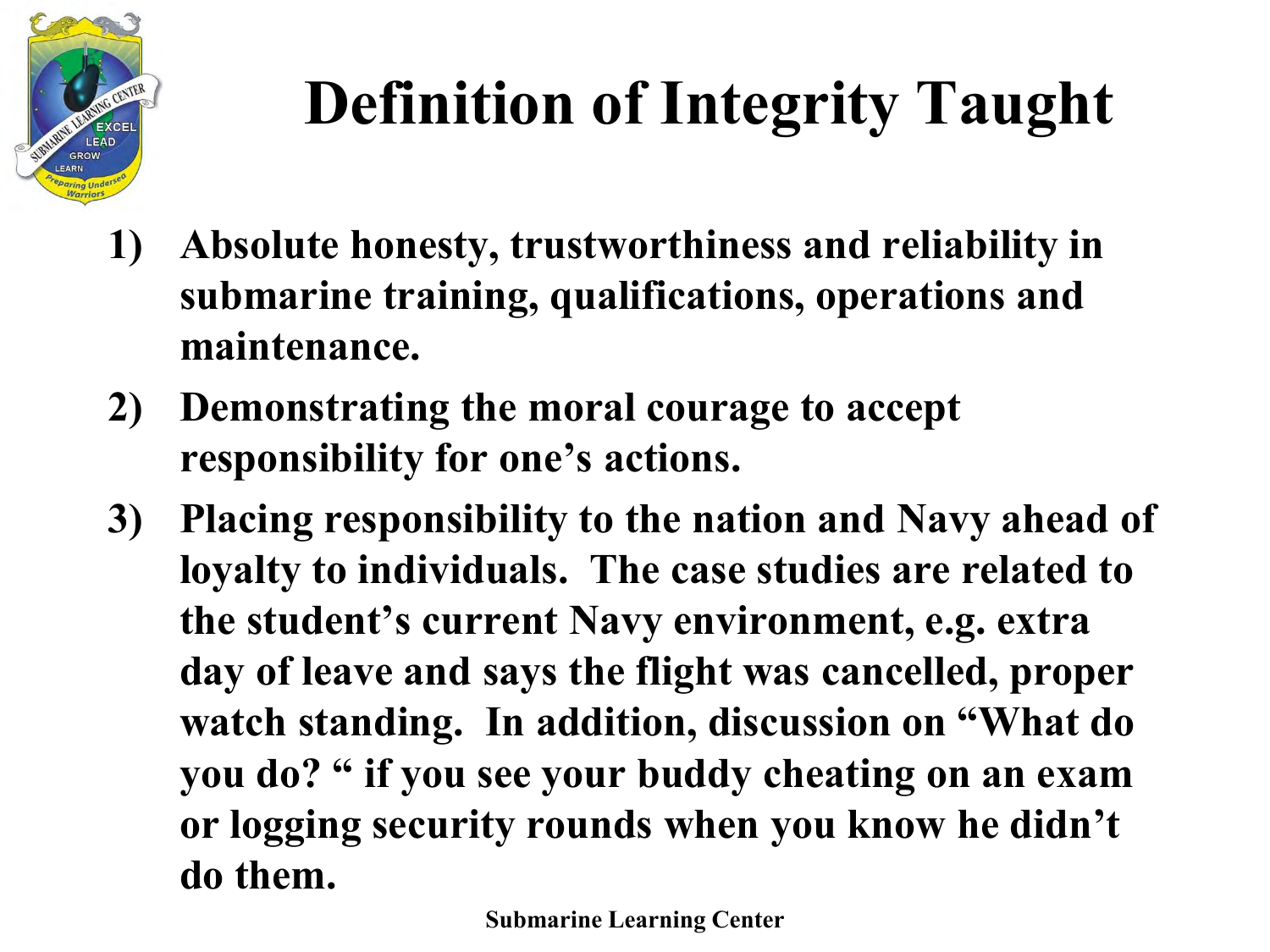

### **Methodology: Impact of Integrity Training on E1-E3 Sailors**

**Compare NSS NJP data pre-integrity training (FY2007 FY2008) to post-integrity training NJP data (FY2009 - FY2011)** 

- **NJP integrity offenses in the E1-E3 Sailor population are an objective measure determined by SLC SMEs; data was standardized using AAOB A-School Courses.\* AAOB refers to the total number of students onboard each day averaged over a specified time frame. Some E1 – E3 Sailors in the NJP 2009 group did not receive integrity training.**
- **Statistical tests applied to determine if a significant association between integrity training and number of integrity breaches exists.** 
	- **\* A-School Courses are apprentice courses that are required prior to a first sea tour; include ET "A" School, FT "A" School, STS"A" School, BESS, ATT E-CORE, TACT COMPS, SUB OFF BASIC, SOIC, CSRR Operator, and Basic Mechanical Skills**.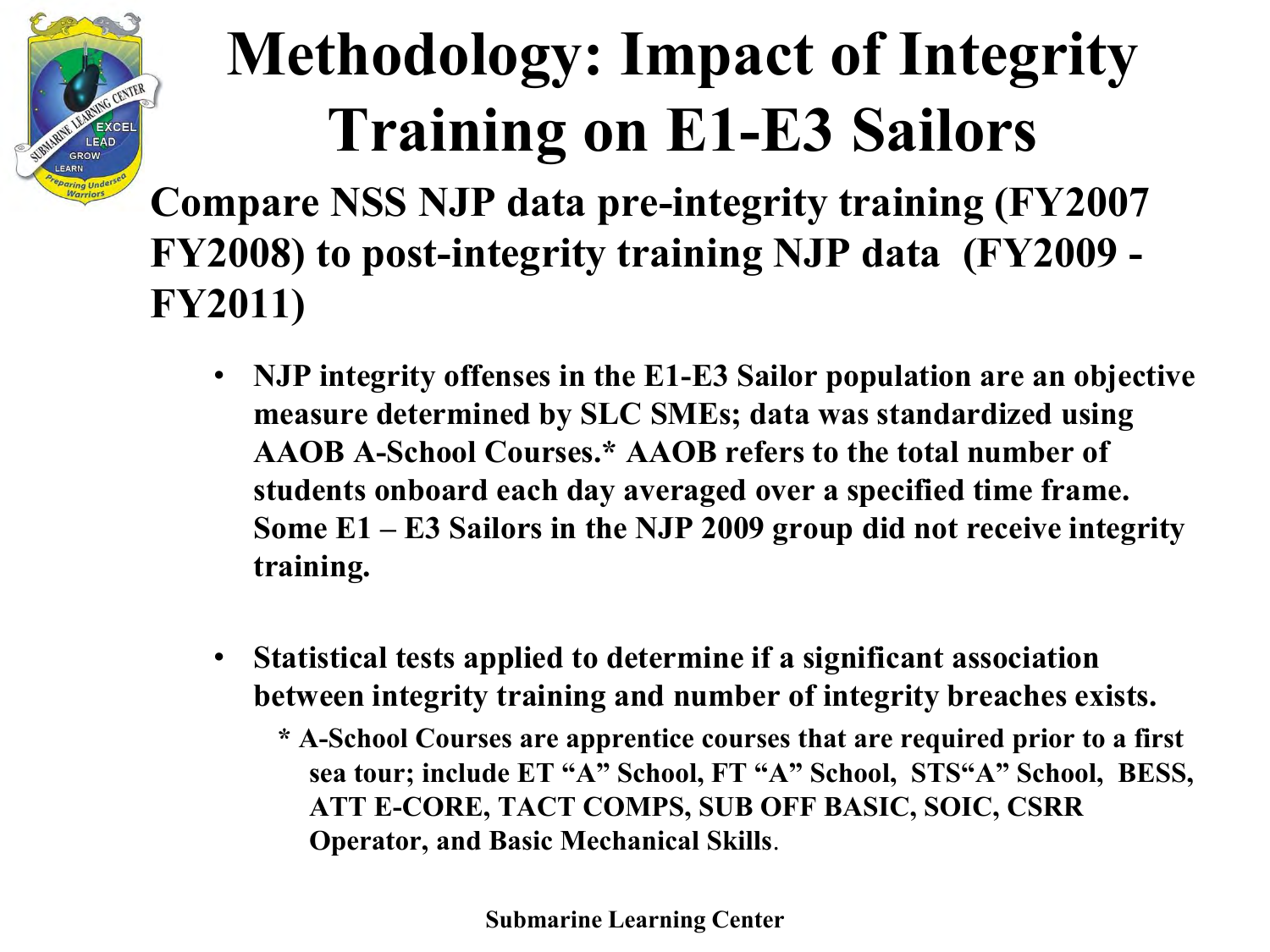

# **Operational Definition of Integrity Breaches**

•**From the list of NJP offenses, Subject Matter Experts (SME) identified which offenses breaches of integrity. Only those breaches provided sufficient information to determine if the offense was a breach of integrity.** 

•**SMEs defined integrity as the ability to trust a Sailor to do the right thing when not being watched. Common NJP breaches of integrity include: cheating on a test, stealing, underage drinking, and failing to come to work.**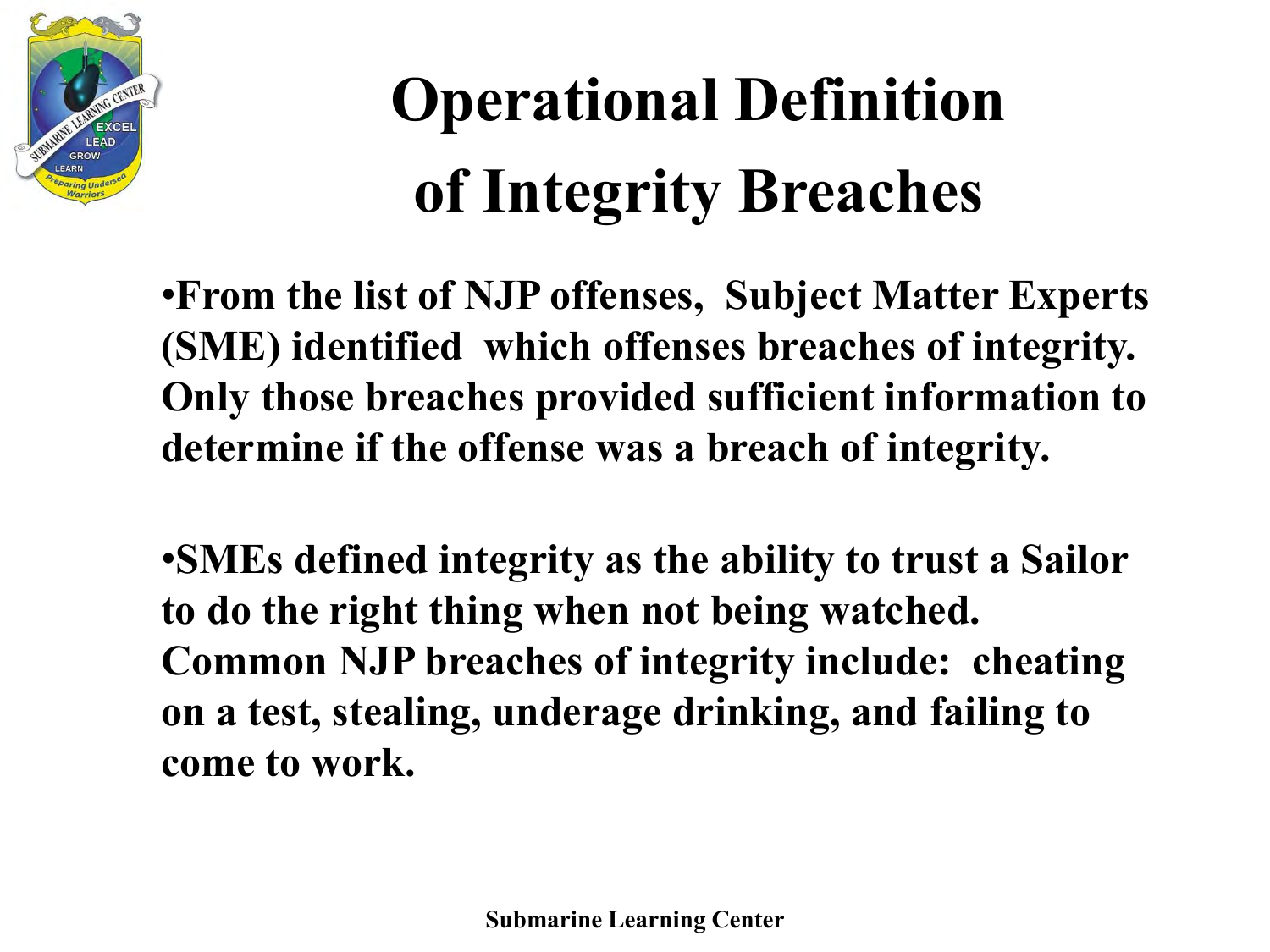

#### **Results: Breaches of Integrity for E1-E3 Sailors FY2007 – FY2011**



**Results from the Pearson chi-square statistical test indicate integrity breaches decreased significantly from FY 2009, FY2010, and FY2011 to FY 2007 and 2008. Specific results are reported in the following slide.**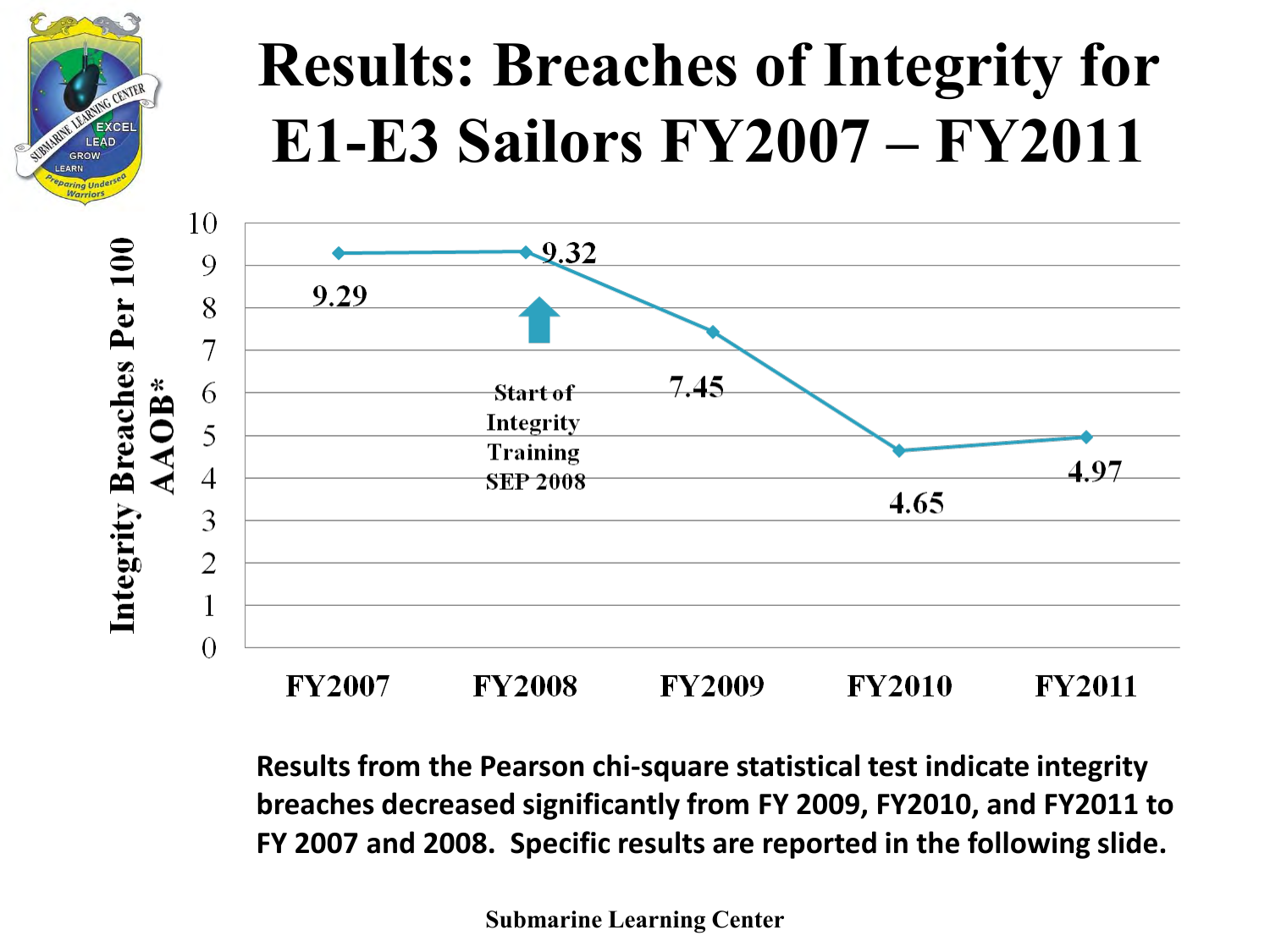

## **Statistical Results using Pearson Chi-Square Test**

**Based on Integrity breach data and the AAOB\* from CETARS (DEC 2010; NOV 2011)** 

- FY2010 differs significantly from FY2007  $\chi^2((1)=19.01,$  $p<.001$ ) and FY2008  $\chi^2(1)=18.76$ ,  $p<.001$ ).
- **FY2011 also differs significantly from FY2007**   $\chi^2((1)=14.11, p<.001)$  and FY2008  $\chi^2(1)=13.98, p<.001$ ).
- **FY2007 and FY2008 do not differ significantly from each other.** 
	- **\*AAOB refers to the average on-board for NSS A-School Sailor population. A-School Sailors attend apprentice courses that are required prior to a seaman's first sea tour. AAOB refers to the number of students on board each day averaged over one year.**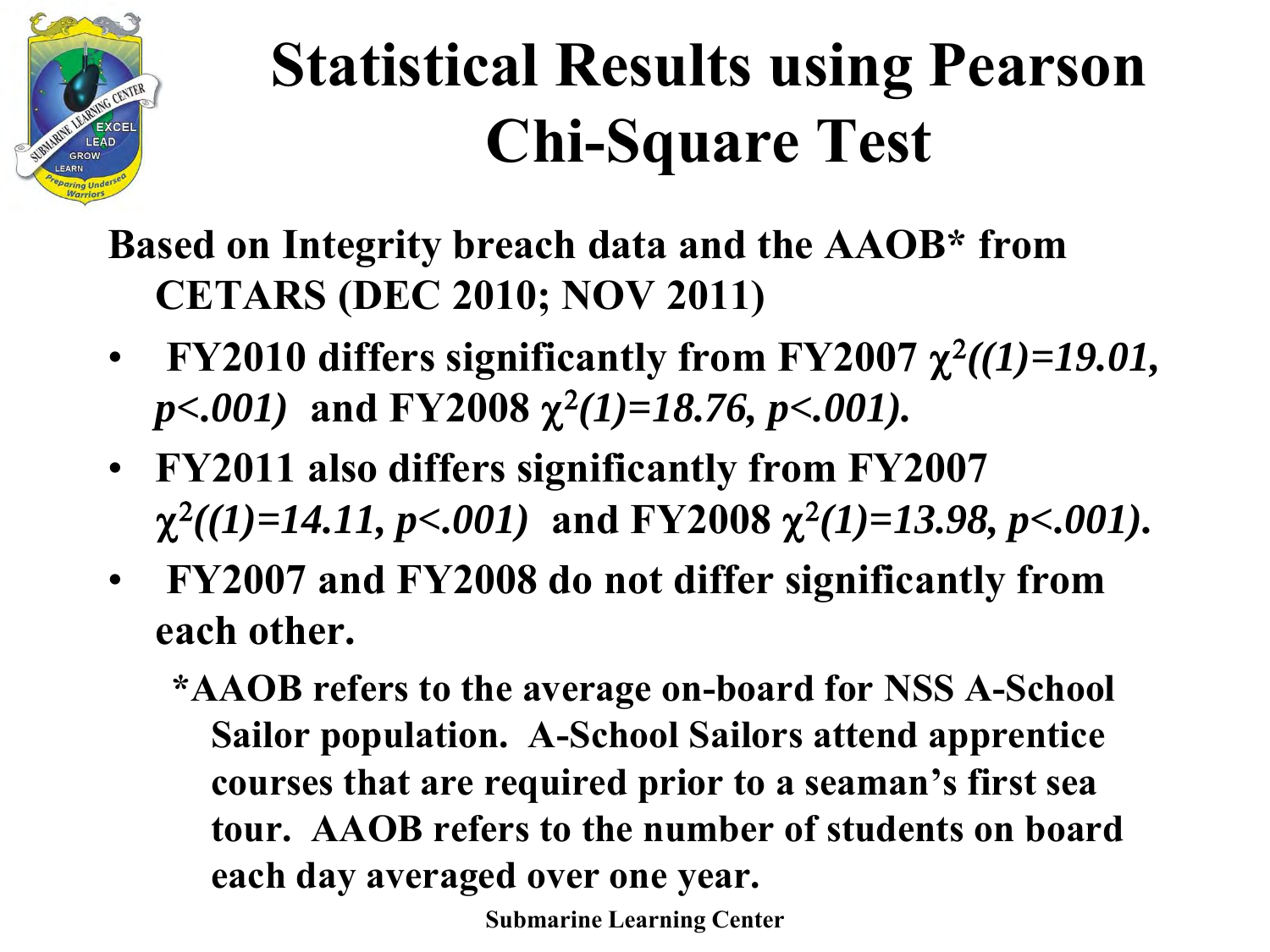

## **Results: Impact of Integrity Training on E1-E3 Sailors**

- **Discussions with BESS, SECF, and SCERF instructors, LPOs, and Division Officers during FY 2009 - FY 2011 indicate that instructor expectation of Sailor behavior is high and creates an effect of general awareness at NSS:** 
	- **Integrity module instructors feel students are attentive and engaged during integrity training**
	- **A school-courses begin with a review of Navy Core Values**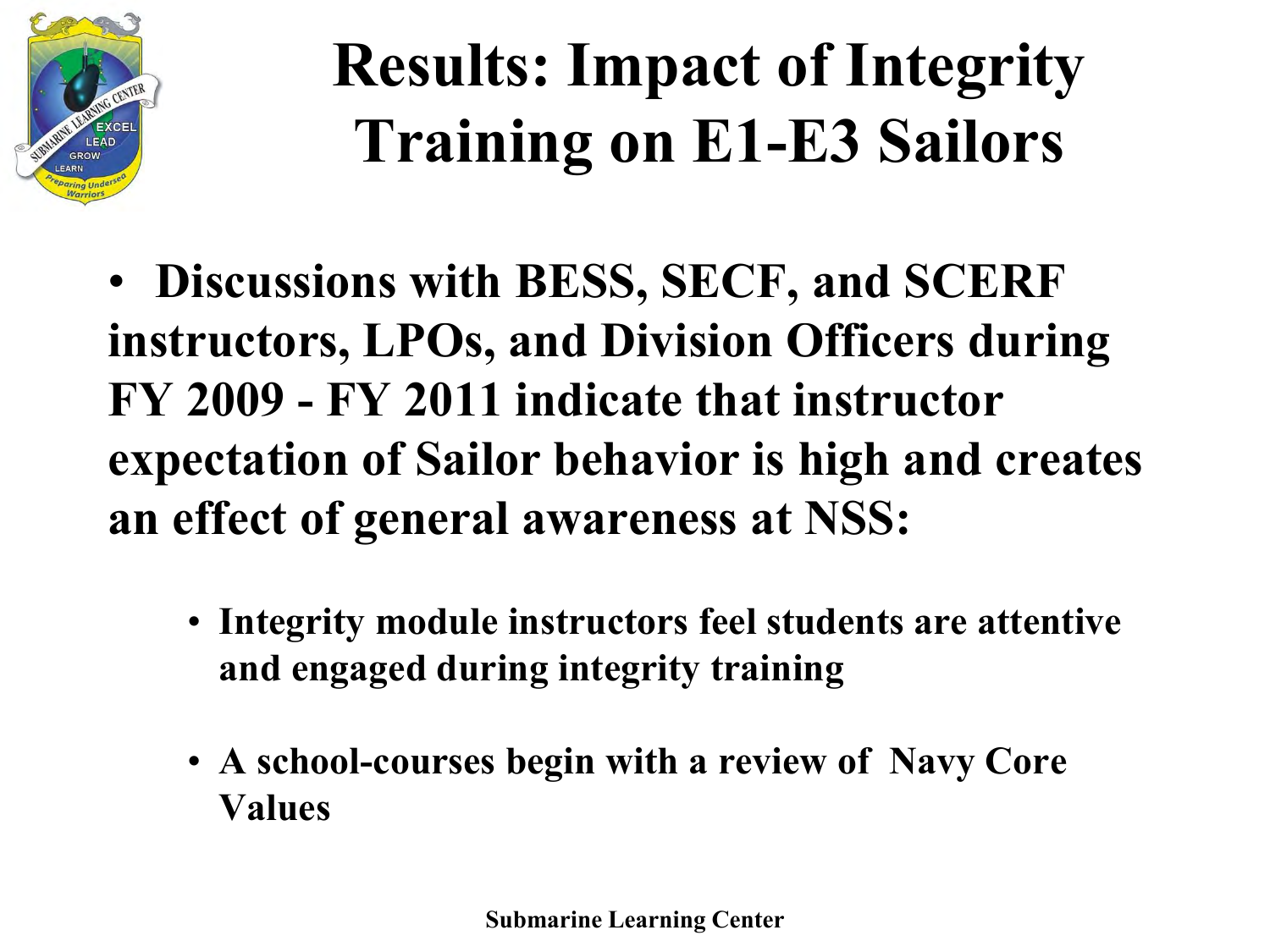#### **Trend Data: Estimating Control Limits of Integrity Breach Rate**

 $=$ **YCE LEAD** 



**Submarine Learning Center Averages range from 4.65 to 7.55 integrity breaches per 100 AAOB since Integrity Training commenced in SEP 2008. Based on the to-date data, if Integrity Breach rate rises or a trend is observed above 5.25 - 5.50, a close evaluation of integrity training for the E1-E3 population is recommended.**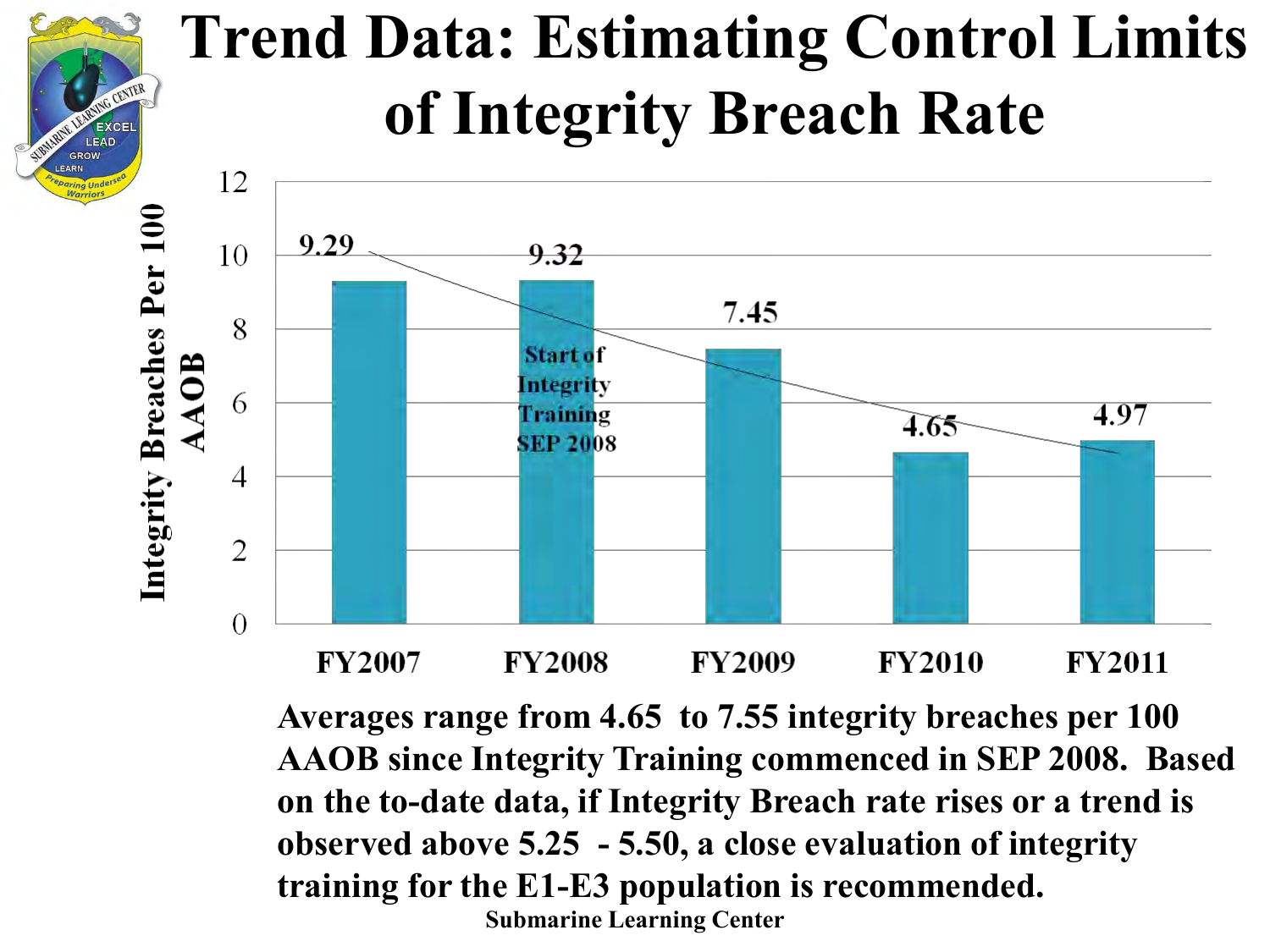

### **Breaches of Integrity Adjusted for Alcohol-Related Offenses**

**SLC and NSS leadership discussed the exclusion of alcohol-related offenses in the operational definition of Breaches of Integrity. This discussion led to the analysis of:** 

**Breaches of Integrity Adjusted for Alcohol-Related Offenses for E1-E3 Sailors FY2007 – FY2011**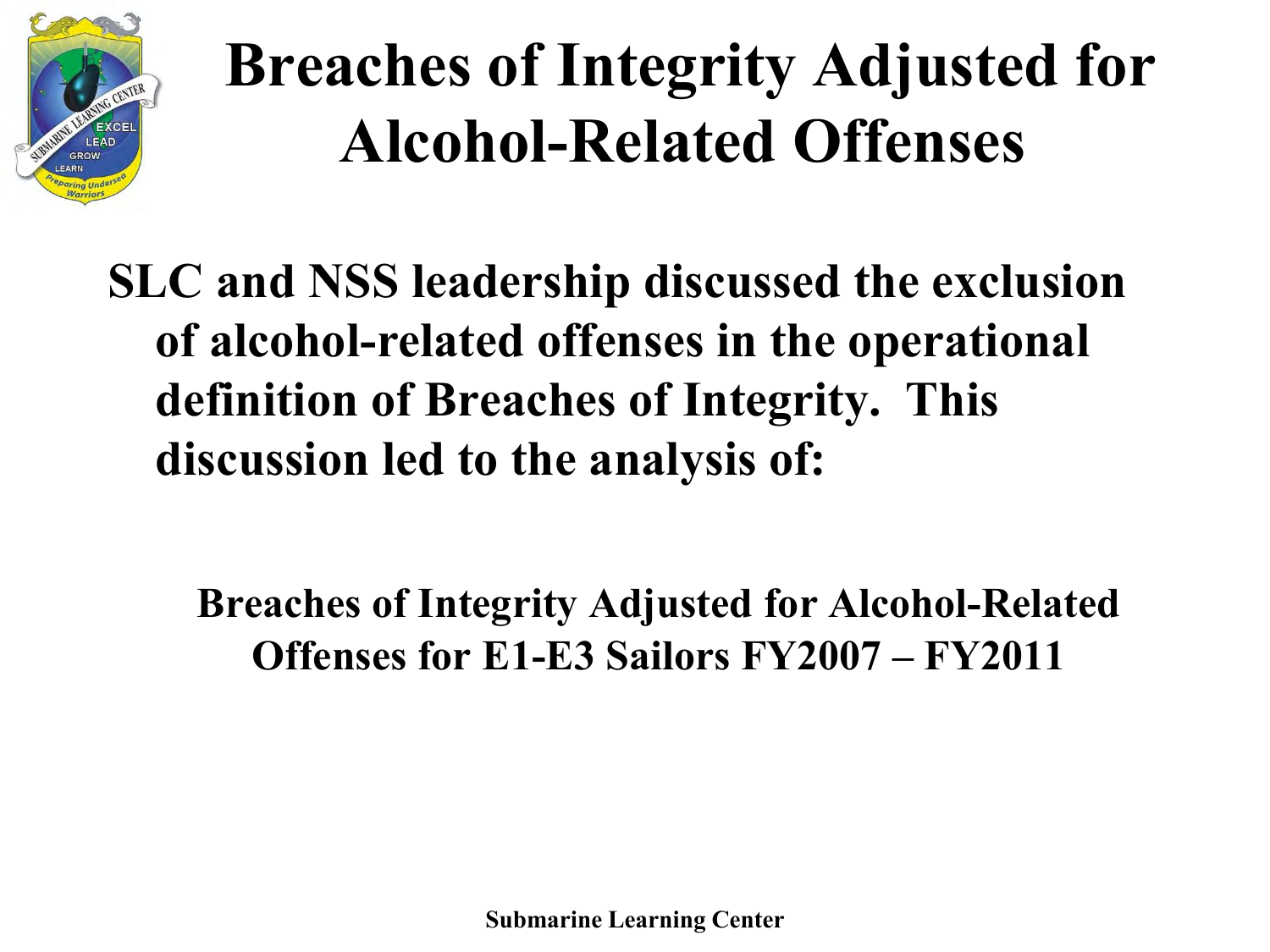

#### **Results: Breaches of Integrity Adjusted for Alcohol-Related Offenses for E1-E3 Sailors FY2007 – FY2011**



**Results from the Pearson chi-square statistical test indicate integrity breaches decreased significantly from FY 2009, FY2010, and FY2011 to FY 2007 and 2008. Specific results are reported in the following slide.**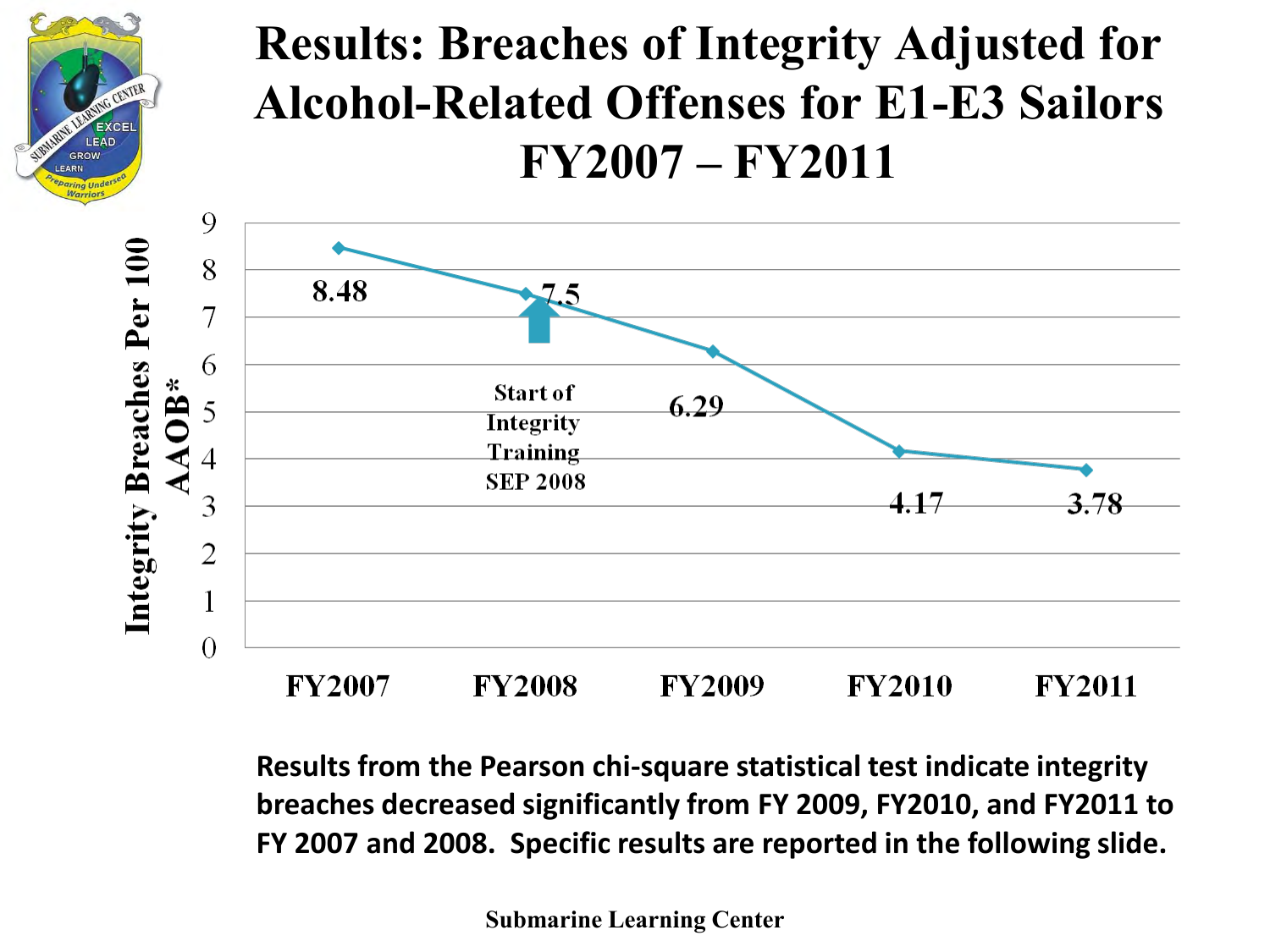

# **Alcohol Adjusted Statistical Results using Pearson Chi-Square Test**

**Based on Integrity breach data and the AAOB\* from CETARS (DEC 2010; NOV 2011)** 

- FY2010 differs significantly from FY2007  $\chi^2((1)=17.99,$  $p<.001$ ) and FY2008  $\chi^2(1)=18.78$ ,  $p<.005$ );
- **FY2011 also differs significantly from FY2007**   $\chi^2((1)=19.27, p<.001)$  and FY2008  $\chi^2(1)=12.77, p<.001$ ).
- **FY2007 and FY2008 do not differ significantly from each other. (Note 1 below about 2009 Sailor population.)** 
	- **\*AAOB refers to the average on-board for NSS A-School Sailor population. A-School Sailors attend apprentice courses that are required prior to a seaman's first sea tour. AAOB refers to the number of students on board each day averaged over one year. Submarine Learning Center**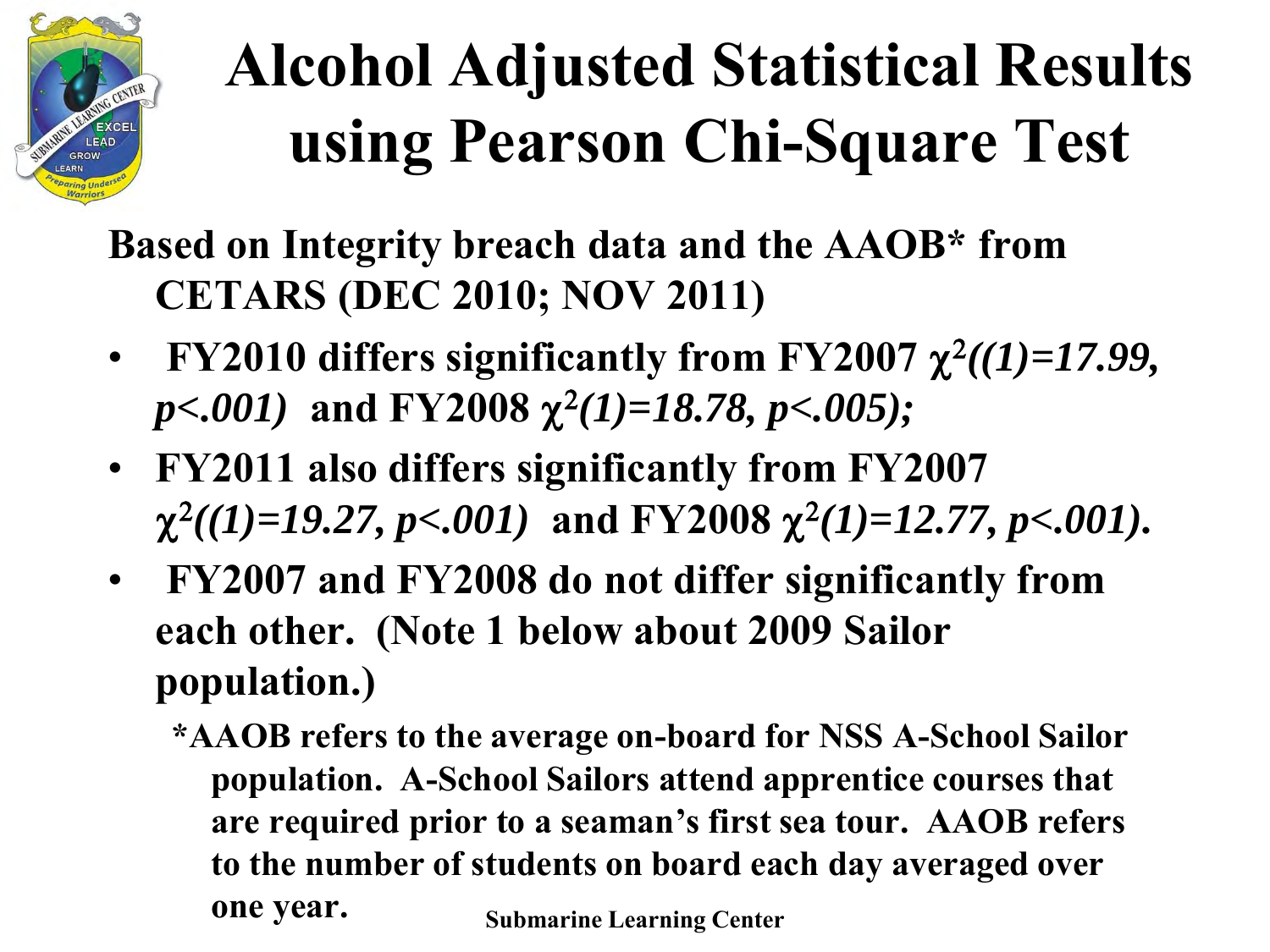

## **Appendices**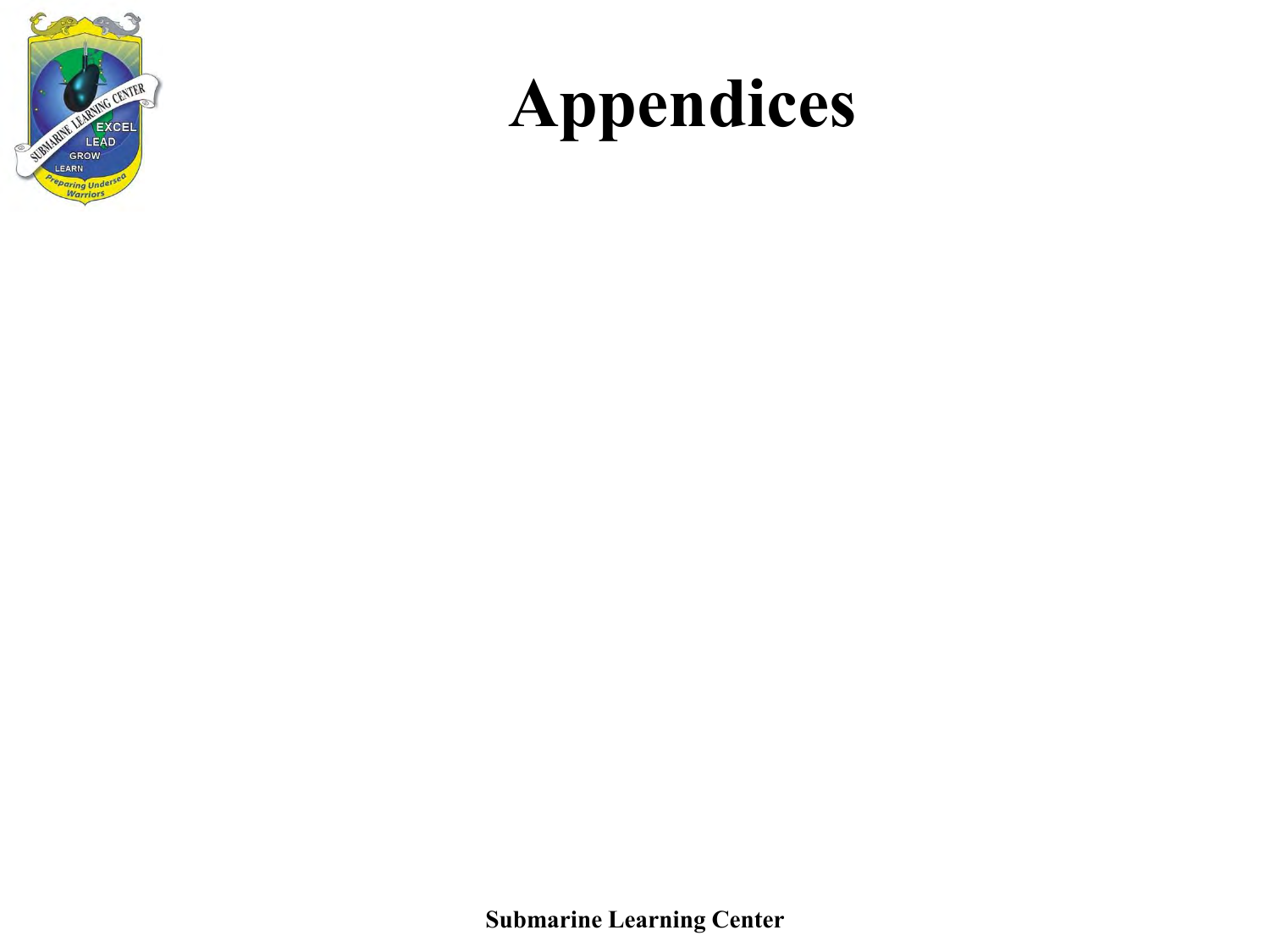

#### **APPENDIX A: Integrity Breaches NJP DATA and AAOB for FY 2007- 2011**

|           | Integrity<br><b>Breaches</b><br>E1-E3 | <b>NJP</b><br>E1-E3 | <b>Percent</b><br><b>Integrity</b><br><b>Breaches</b> | <b>NJP</b><br><b>ALL RATES</b> | <b>AAOB</b>     | <b>Percent</b><br><b>Integrity</b><br><b>Breaches/</b> |
|-----------|---------------------------------------|---------------------|-------------------------------------------------------|--------------------------------|-----------------|--------------------------------------------------------|
| <b>FY</b> | <b>Sailors</b>                        | <b>Sailors</b>      | E1-E3                                                 |                                | <b>A-School</b> | <b>AAOB</b>                                            |
|           |                                       |                     |                                                       |                                |                 |                                                        |
| 2007      | 92                                    | 190                 | 48.4%                                                 | 211                            | 990             | 9.29%                                                  |
|           |                                       |                     |                                                       |                                |                 |                                                        |
| 2008      | 87                                    | 183                 | 47.5%                                                 | 192                            | 933             | 9.32%                                                  |
|           |                                       |                     |                                                       |                                |                 |                                                        |
| 2009*     | 77                                    | 168                 | 45.8%                                                 | 179                            | 1033            | 7.55%                                                  |
|           |                                       |                     |                                                       |                                |                 |                                                        |
| 2010      | 58                                    | 110                 | 52.7%                                                 | 118                            | 1247            | 4.65%                                                  |
|           |                                       |                     |                                                       |                                |                 |                                                        |
| 2011      | 50                                    | 84                  | 59.5%                                                 | 89                             | 1006            | 4.97%                                                  |